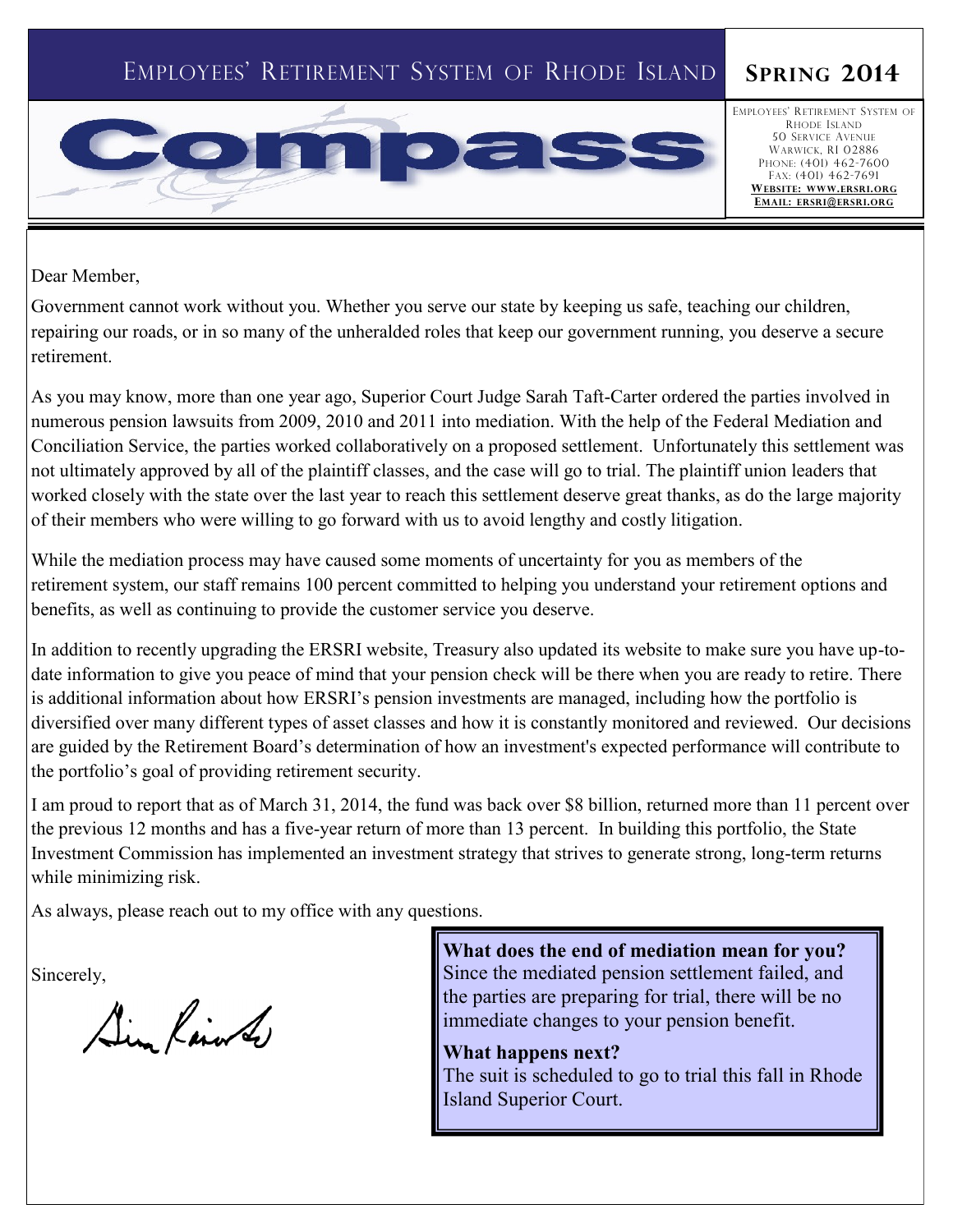## **Ask the ERSRI Member Services Counselors**

Are you curious to learn when you are eligible to retire and how many years of service you have? With just a few clicks on the ERSRI website, you can track that information.



**Step 1:** Create an account on ERSRI's website and log in. (www.ersri.org)

**Step 2:** Go to the **"My Home"** screen.

**Step 3:** Review your years of service as of your most recent paycheck, your Article 7 (as of September 30, 2009) and RIRSA (as of June 30, 2012) eligibility dates and the years of service. (See example below)

**Step 4:** If you have any questions, call Customer Service at 401-462-7600.

## **Welcome Back John Doe. Today's date is 4/28/2014 and you are 52 years 10 months old. You visited us last time on 4/28/2014.**

## **Member Account Home Page**

ERSRI has created a series of online calculators to help you determine your new retirement eligibility age under the Rhode Island Retirement Security Act of 2011 (RIRSA). Click **here** to use the new calculators.

**\_\_\_\_\_\_\_\_\_\_\_\_\_\_\_\_\_\_\_\_\_\_\_\_\_\_\_\_\_\_**

An ERSRI counselor has not validated the accuracy of your account. What you see on this website remains an ESTIMATE ONLY until your account is validated for service credit and contributions. While the information provided here is a helpful tool for you to use to estimate your retirement benefit, this information has not yet been validated by a retirement analyst and should not be considered final. Accounts are validated prior to retirement, and final validation is performed when you apply for retirement. Unfortunately, accounts cannot be validated upon request. We appreciate your understanding.

If the eligibility date displayed is beyond your full **Social Security** retirement age and you were an active contributing member on or after 7/1/12, you will be eligible to retire at your full **Social Security**  retirement age when you reach at least 5 years of contributing service. Please check **www.ssa.gov**  for your full **Social Security** retirement age.

## **Personal Information**

| Name:                            | <b>JOHN DOE</b>      |  |  |
|----------------------------------|----------------------|--|--|
| Social Security No.: ###-###-### |                      |  |  |
| <b>Email Address:</b>            | jdoe@myprovider.com  |  |  |
| <b>Total years of</b>            |                      |  |  |
| Service as of Today: 19.9968     |                      |  |  |
| <b>Service Credit as of</b>      |                      |  |  |
| 9/30/2009:                       | 15.4135              |  |  |
| <b>Service Credit as of</b>      |                      |  |  |
| 6/30/2012:                       | 18.1635              |  |  |
| <b>Article 7 Date:</b>           | 4/22/2022            |  |  |
| <b>RIRSA Date:</b>               | 6/17/2024            |  |  |
| <b>Schedule Type:</b>            | <b>Schedule ABNE</b> |  |  |

**We always strive to improve our service and your input is very valuable. Thanks for your participation!** 

*Update Your Email: Consider updating your* email today by calling (401) 462-7600 or emailing ersri@ersri.org.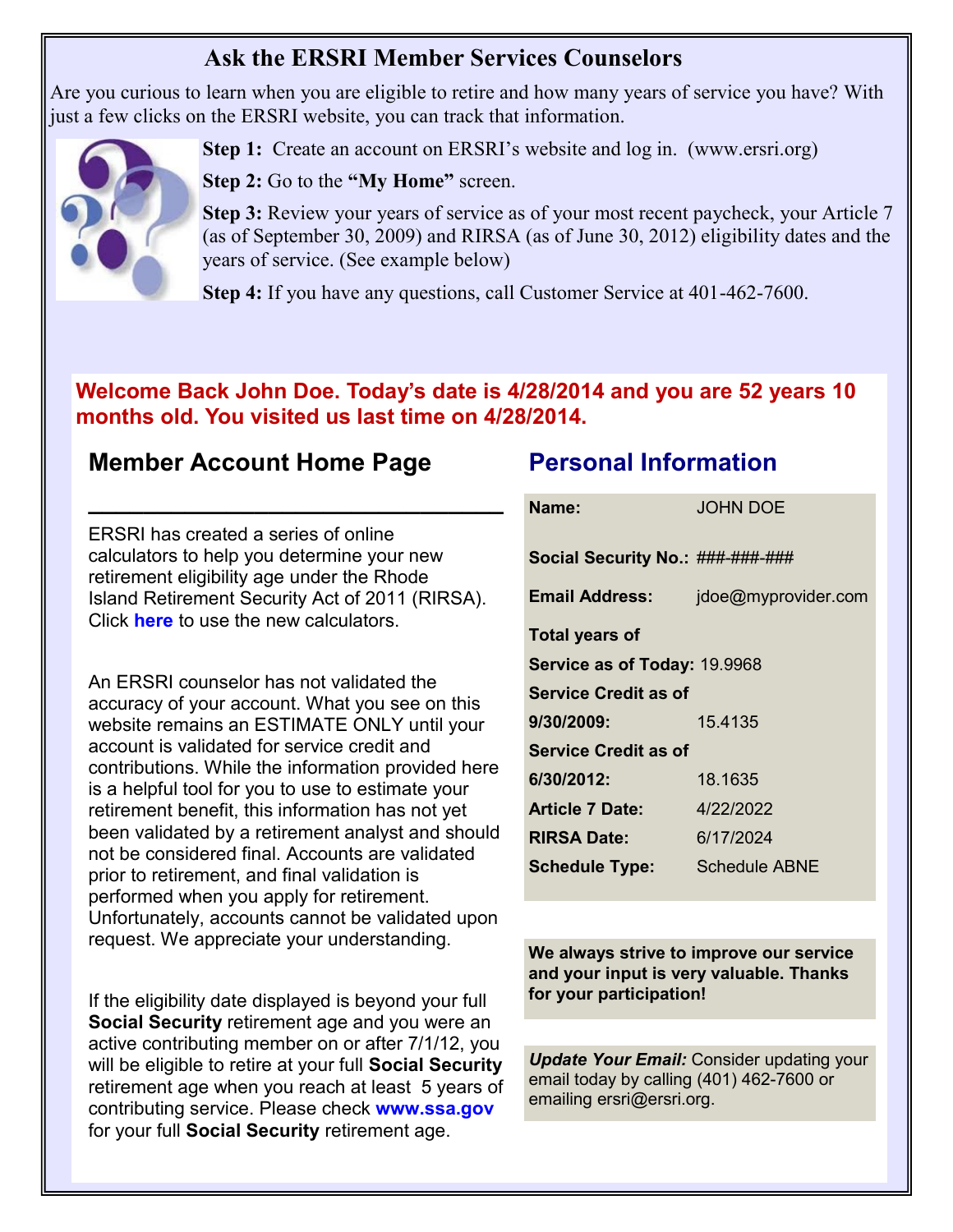## **It's never too early to be prepared for retirement**

If you're thinking about retiring over the next couple years, there are steps you can take now to properly plan. The ERSRI team is available to help you along the way, in order to make this process easy and stress-free. Below is a step-by-step guide to help you prepare:

#### *One to two years prior to retirement*

### *Understanding your benefits*

Group counseling sessions are a great way to start your planning. ERSRI offers group counseling sessions, arranged by various membership groups, with member services counselors to review your file and offer you important information. These sessions are designed to answer questions such as:

- Has all my service time been credited to my account?
- What can I expect for pension options?
- Approximately how much money will I be receiving?

Even though it's still early, counselors can estimate your benefits and inform you of pension options. Contact customer service at 401-462-7600 to enroll in group counseling sessions.

#### *Can I receive a pension benefit estimate before deciding when to retire?*

Prior to your retirement, counselors are able to provide you with an estimate of your retirement benefit for each payment option to help you decide what is personally best for you. Your pension estimate sheet lists the available options and the amount of your monthly pension check for each option.

#### *How accurate will my pension estimate be?*

Estimates are based on information you provide to ERSRI. The more accurate numbers you can provide at the time of the estimate, the more accurate the estimate will be. Your service credit will be rechecked before receiving your first pension check. Occasionally there may be a difference in the initial estimate and the final, verified numbers used to calculate your monthly pension benefit.

### *Six months to go...*

If you haven't already attended a group retirement counseling session, now is the time. Our Member Services team will send you a packet of information to review prior to your appointment, with materials to read and an application for you to complete. During your group session, you will receive a pension benefit estimate to use as a reference as you approach your retirement date.

### *Two Months – You are almost there…*

After completing your application and gathering your beneficiary's birth certificate, the next piece of important information to include is your bank account direct deposit information

### *Time to receive your pension benefit!*

Pension benefit payments are effective one month after your retirement application is received and processed. However, it could take up to two to three months after you retire to receive your first pension check.

If you retire before filing your application, make sure to submit the application and appropriate birth certificates to ERSRI as soon as possible after your last work day, to ensure prompt benefits payment.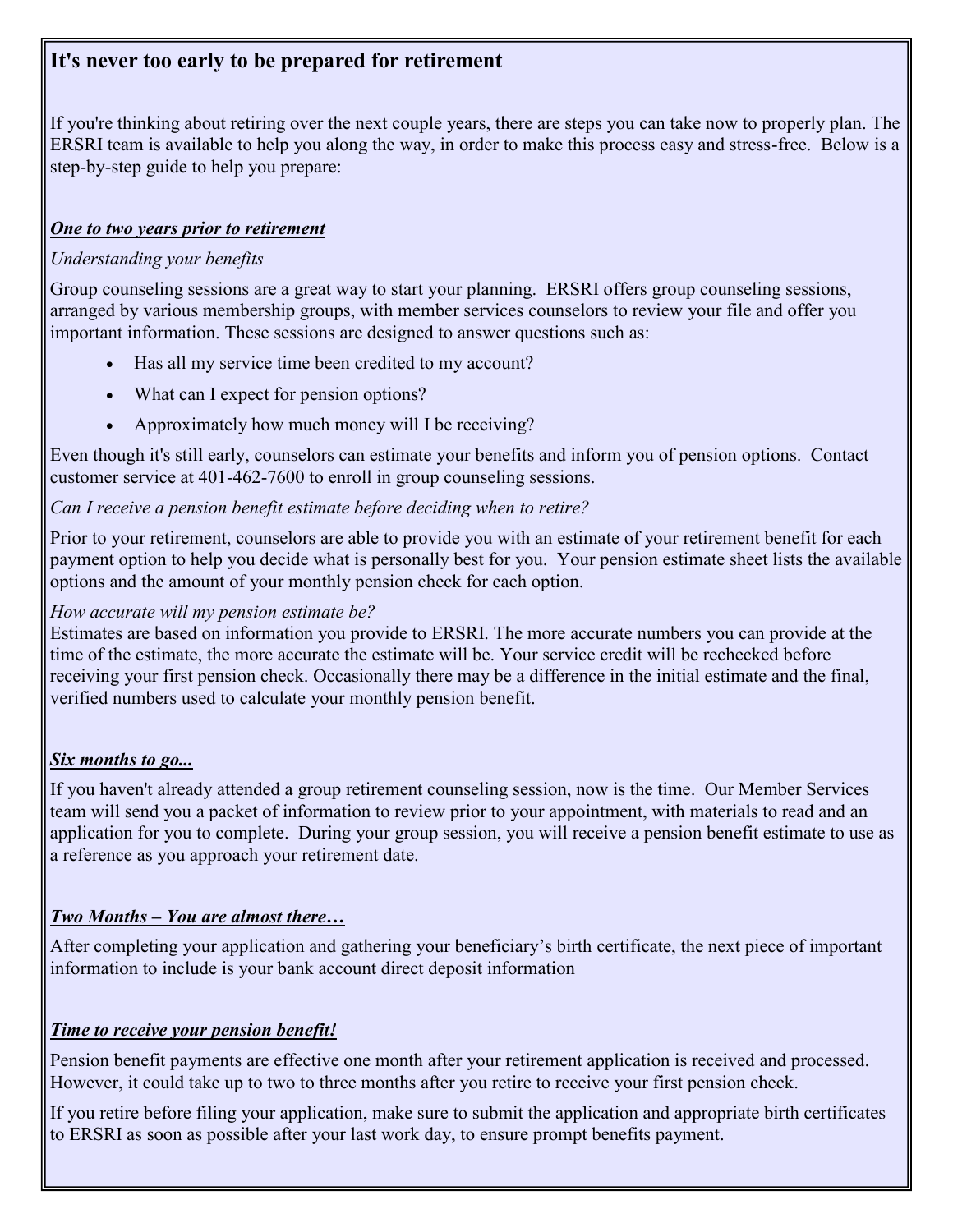*MERS COLA Update:* ERSRI announced that the following 56 MERS plans that are more than 80 percent funded will experience a 0.67 percent cost-of-living adjustment on the first \$25,000 of their annual pension benefit the month following their retirement anniversary this year:

| Tiogue Fire and Lighting      | South Kingstown                           | <b>Coventry Lighting</b>               | Pawtucket Housing                           |
|-------------------------------|-------------------------------------------|----------------------------------------|---------------------------------------------|
|                               | Housing                                   | District                               |                                             |
| Middletown Police and<br>Fire | Hope Valley Fire                          | Greenville Water                       | Tiverton                                    |
| <b>Bristol Police</b>         | Hopkinton                                 | South Kingstown EMT                    | <b>East Greenwich</b>                       |
| East Smithfield Water         | Harrisville Fire District                 | <b>Cranston Housing</b>                | Narragansett Housing                        |
| Warren Housing                | <b>Albion Fire District</b><br>(Admin)    | <b>Cranston Fire</b>                   | North Smithfield                            |
| Smithfield Police             | Town of East Greenwich<br>(COLA-NCE)      | Harrisville Fire<br>Department (Admin) | Smithfield                                  |
| Burrillville                  | Barrington (COLA)                         | New Shoreham                           | <b>Cumberland Rescue</b>                    |
| <b>Cumberland Housing</b>     | Tiverton Local 2670A                      | <b>Cranston Police</b>                 | <b>Burrillville Housing</b>                 |
| <b>Central Falls Schools</b>  | Cranston                                  | <b>Woonsocket Fire</b>                 | Smithfield Fire                             |
| Woonsocket                    | N. RI Collaborative Adm.<br>Services      | Smithfield (COLA)                      | West Warwick Housing                        |
| Glocester                     | <b>East Greenwich Housing</b>             | Barrington Fire (25)                   | Hopkins Hill Fire                           |
| South Kingstown               | East Greenwich Fire<br>(Admin)            | East Providence Housing                | Charlestown                                 |
| <b>Tiverton Fire</b>          | Foster/Glocester                          | Jamestown                              | Chariho School District -<br>Administrative |
| Exeter/West Greenwich         | North Smithfield<br><b>Voluntary Fire</b> | Middletown                             | <b>Glocester Police</b>                     |

# **Compass Fast Facts**



**TIAA-CREF:** The State Investment Commission constantly monitors the Rhode to Retirement TIAA-CREF investment lineup and makes adjustments when appropriate. TIAA-CREF's Rhode Island-based Financial Consultant Team is available to for counseling sessions. To schedule, call 800-732-8353. Visit www.tiaa-cref.org/ri to learn about plan investment choices,

make transactions and access retirement planning tools.

*New Retirement Board Member:* The Retirement Board thanks outgoing board member Carl Heintzelman for his 7.5 years of volunteer service. Mark Carrulo, chief of staff to Warwick Mayor Scott Avedisian was appointed by Governor Chafee as Carl's replacement.

*Pension Payroll Schedule:* The upcoming pension payroll schedule is as follows: May 30, June 30, July 31, August 29, September 30, October 31, November 28, and December 31.

*Update your Beneficiary:* Newly married? Proud new grandparent? Remember to update your beneficiary using the beneficiary nomination form on the ersri.org site.